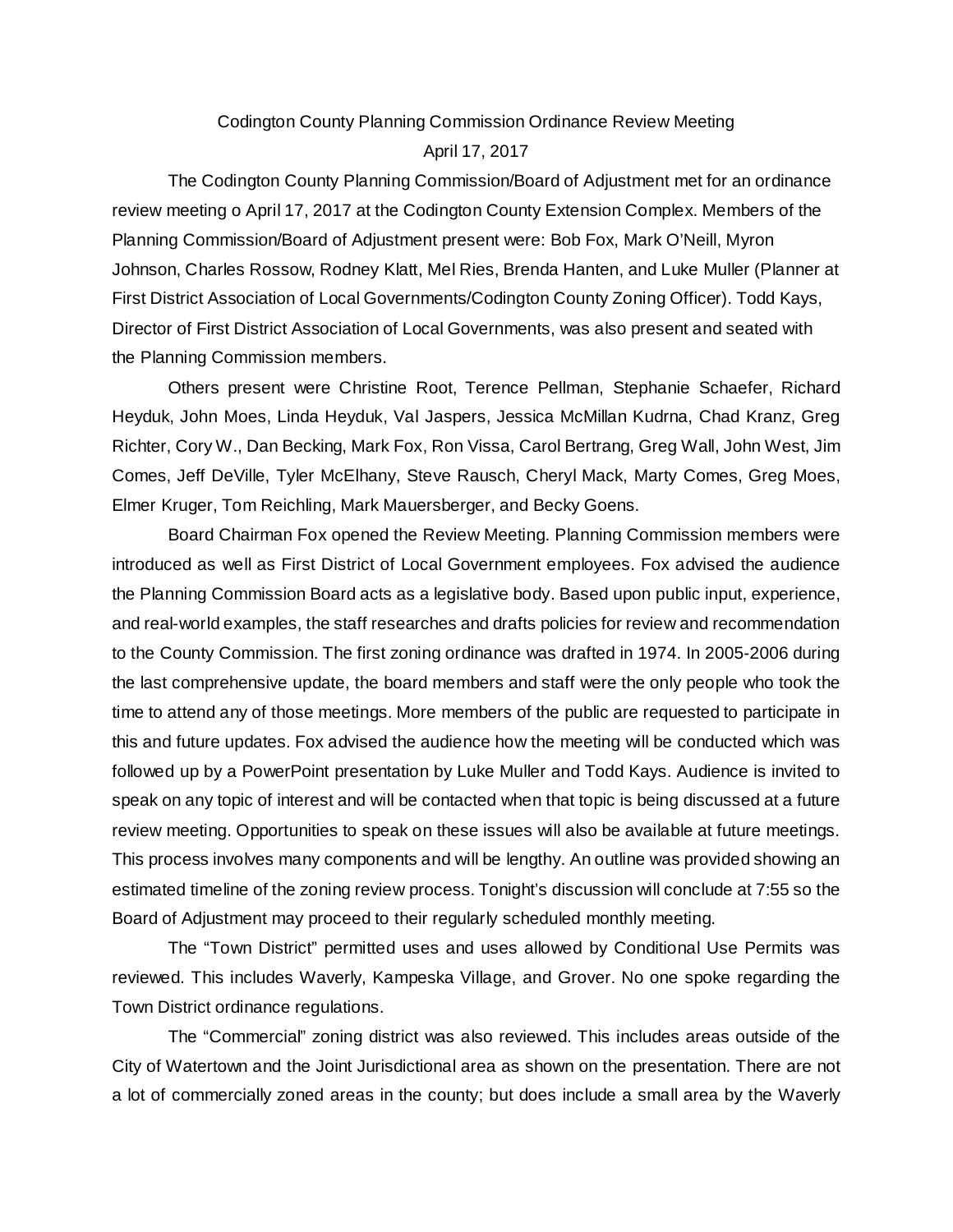exit, Rauville, and also a sign on highway 20 just outside of the Joint Jurisdictional area. There are not very many permitted uses in the Commercial District as most require a Conditional Use Permit. There are not many areas zoned commercial as the county prefers commercial and industrial activities to establish in the city or town district. John Moes requested clarification that Florence, South Shore, Kranzburg, and Henry have their own zoning requirements and are not Town Districts per the county ordinance.

Chairman Fox explained the Joint Jurisdiction area as shown on the presentation. The Joint Jurisdictional board consists of three county Planning Commission board members and two members of the city Planning Commission.

Discussion regarding the commercial district resumed. Permitted uses and uses requiring a Conditional Use Permit was reviewed. No one spoke regarding this district.

The "Industrial" zoning district was discussed next. This is similar to the commercial district regarding the location and municipalities in which they would be supported; however, there is a difference regarding the permitted uses and uses requiring Conditional Use Permits. The existing areas zoned industrial currently include Farm Country Coop in Wallace, a small area West of Henry, as well as an area just north of Kampeska Village. There are performance standards that must be met within this district as shown. A question was posed regarding signage. On-site signage is allowed and regulated. Elmer Kruger would like additional details provided on Adult Uses when this district is reviewed.

The "Natural Resource" zoning district was briefly discussed. Codington County does not have a lot of area located within this district. Permitted uses are restricted. The only area is located in a small area just north and west of the sailboat landing. No one spoke regarding these ordinance regulations.

The "Lake Park" District includes the areas surrounding Lake Pelican, Punished Woman's Lake, and Meadowlake. Lake Pelican is located within the Joint Jurisdictional zone and those rules would apply. This district primarily contains residential dwellings with some agriculture related uses. Permitted uses were reviewed as well as uses requiring Conditional Use Permits. No one spoke regarding these ordinance regulations.

Kays reminded the audience that even though there was no one wishing to speak at this time, all of the zoning districts will be reviewed in future meetings and there will be opportunities to address any issues at those meetings.

The "Rural Residential" zoning district areas were displayed on the presentation. This was created for existing clusters of homes and lots that were established prior to the zoning ordinance.